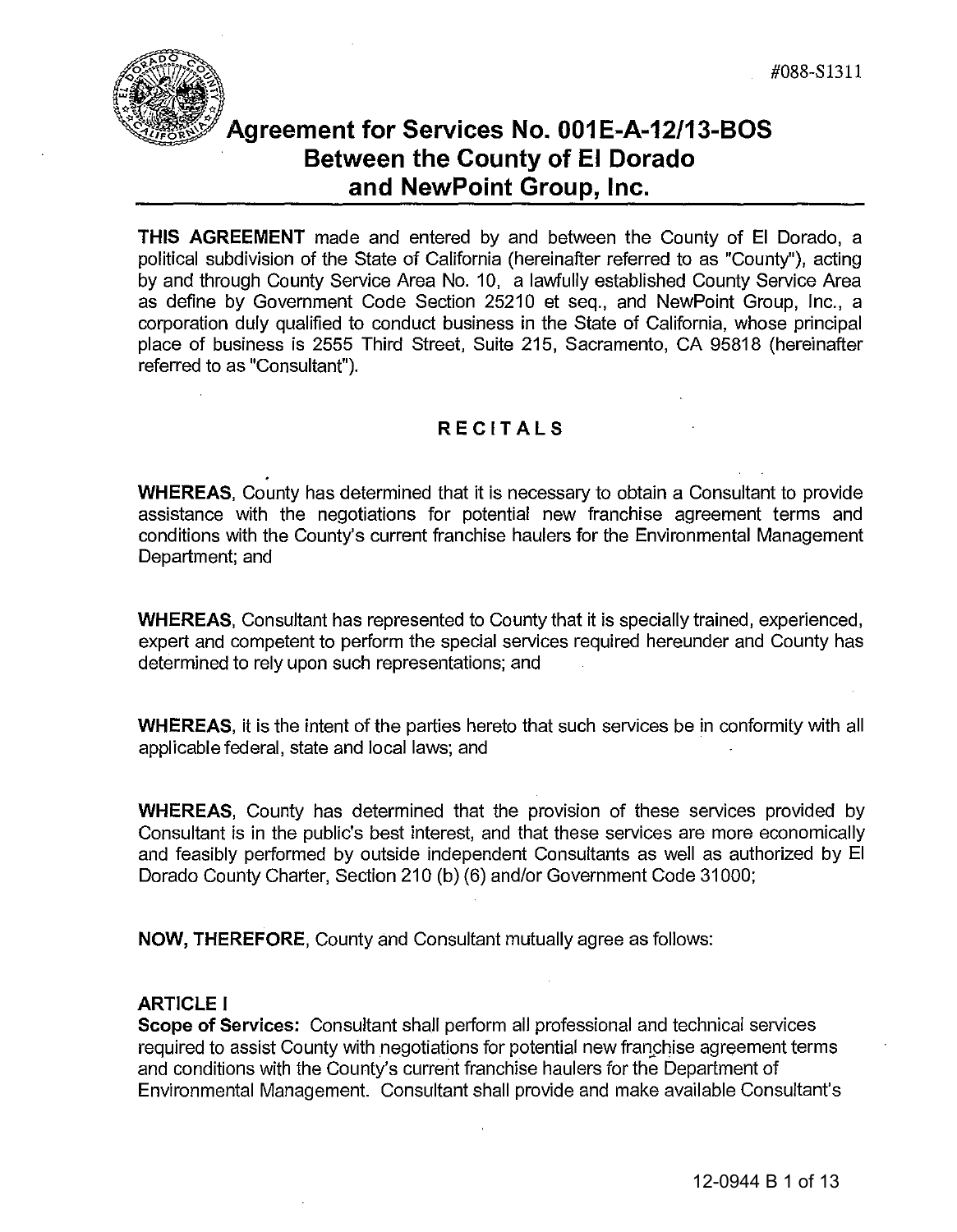own personnel, subconsultants, materials, vehicles, communication devices, and other equipment necessary as determined by County to perform the services, work, and tasks designated (referred to hereinafter as the "Work"). Work shall be as outlined below.

- 1. Conduct Comparative Rate Survey Conduct a comparative survey of current residential and commercial rates of neighboring jurisdictions. The survey of up to fourteen (14) jurisdictions will examine the range of services provided (i.e., recycling, yard waste) and other parameters to characterize the comparisons.
- 2. Conduct Comparative Franchise Survey Assemble data on franchise extensions recently provided by California jurisdictions that have franchises with small to medium sized local garbage companies. This survey will examine the length of new franchise terms, history of franchise extensions, and new agreed-upon franchise terms and conditions. This will include an update of the survey of operating ratios (OR) used by other Northern California jurisdictions provided in Table 6-2 of the 2008 Solid Waste Rate and Service Study). terms and conditions. This will include an update of the survey of operating ratios<br>(OR) used by other Northern California jurisdictions provided in Table 6-2 of the<br>2008 Solid Waste Rate and Service Study).
- 3. Conduct Customer Satisfaction Surveys Consultant will conduct a survey of customer satisfaction of residential and commercial customers for each of the five service areas (approximately 5 to 10 multiple choice questions per survey). Consultant will survey 30 residential (may include multi-family customers) and 30 commercial customers for each service area. Survey results will be compiled from other jurisdictions to determine how other jurisdictions measure and rate customer satisfaction. The small survey customer satisfaction results will be compared with those observed in the other comparative jurisdictions.
- 4. Assess Use of Separate Collection and MRF Operations Agreements Consultant will assist the County in assessing whether to use a single combined franchise agreement for collection and MRF operations), or separate agreements, for the West Slope services (currently served by Waste Connections). Consultant will provide pros and cons for these alternative contracting methods and make a recommendation to the County for a preferred contracting method.
- 5. Develop Recommendations for Potential New Franchise Terms Consultant will review existing baseline services/benefits provided by the current haulers to the County in an effort to reveal the potential types of additional terms and conditions the County may want to consider in a new franchise agreement. Consultant will develop a "strawman," or unrefined, list of potential new terms and conditions to use in negotiations with the franchise haulers. For example, the County has expressed interest to add a standard rate setting process and methodology to its franchise agreements. The County also may want to include new programs and services identified in the Solid Waste Management Plan (e.g., pay as you throw (PAYT) and MRF modernization). Consultant will identify terms and conditions that have either a ratepayer benefit, community benefit, or a hauler benefit. will assist the County in assessing whether to use a single combined fragreement for collection and MRF operations), or separate agreements.<br>Slope services (currently served by Waste Connections). Consultant wil<br>pros and c
- 6. Provide Franchise Agreement Recommendations Once Consultant has identified a list of potentially agreed upon terms and conditions, Consultant will develop more refined written recommendations for each franchise term and condition. Consultant will develop a thorough description of each new franchise term and condition that the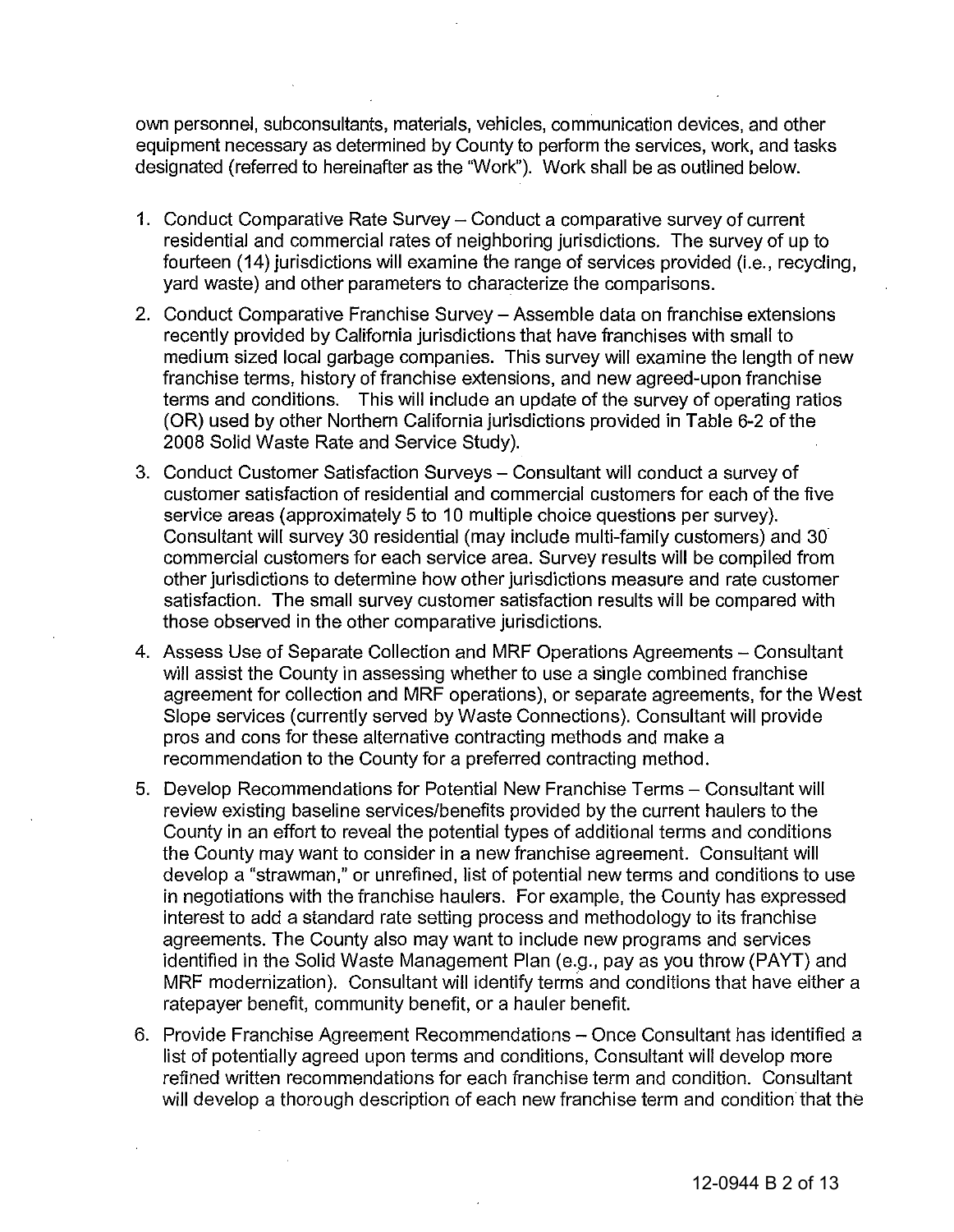County can then use, in conjunction with County Counsel, to develop franchise agreement language for its new franchise agreement(s). Consultant will include these written recommendations in a letter report to the County.

- 7. Attend Negotiation Meetings Consultant will assist the County in its negotiation meetings with its haulers. By attending up to twelve (12) total negotiation meetings with the County and representatives of the franchise haulers at County's request, Consultant will develop issue/negotiation documents, as needed, to assist with these meetings. ten recommendations in a letter report to the Count<br>gotiation Meetings – Consultant will assist the Count<br>with its haulers. By attending up to twelve (12) total<br>county and representatives of the franchise haulers<br>t will de
- 8. Prepare Letter Reports Consultant will prepare five (5) letter reports, with each one summarizing the results of the franchise agreement negotiation outcomes related to that hauler.
- 9. Present Results to Board of Supervisors Consultant will assist the County with a presentation to the Board of Supervisors, at such date and time as directed by County staff.

#### **ARTICLE II**

**Standards for Work:** Consultant shall perform services in a manner consistent with that level of care and skill ordinarily exercised by other members of the Consultant's profession currently practicing in the same locality and under similar conditions.

#### **ARTICLE III**

**Term:** This Agreement shall become effective upon final execution by both parties hereto and shall expire three years from the date of execution. No work under this Agreement shall begin until a written "Notice to Proceed" is issued by the County.

#### **ARTICLE IV**

#### **Compensation for Services:**

A. For satisfactory services provided herein, County agrees to pay Consultant monthly upon receipt of itemized invoice(s) detailing a description of work performed (identifying number of hours worked, individuals' name, and position) on a time basis. Payment shall be made within forty-five (45) days following County's receipt and approval of invoices.

Hourly rates for Work performed shall be specified as follows:

In addition to the above, the County shall also reimburse Consultant for reasonable costs without markup of mailing, photocopying, and long distance telephone calls.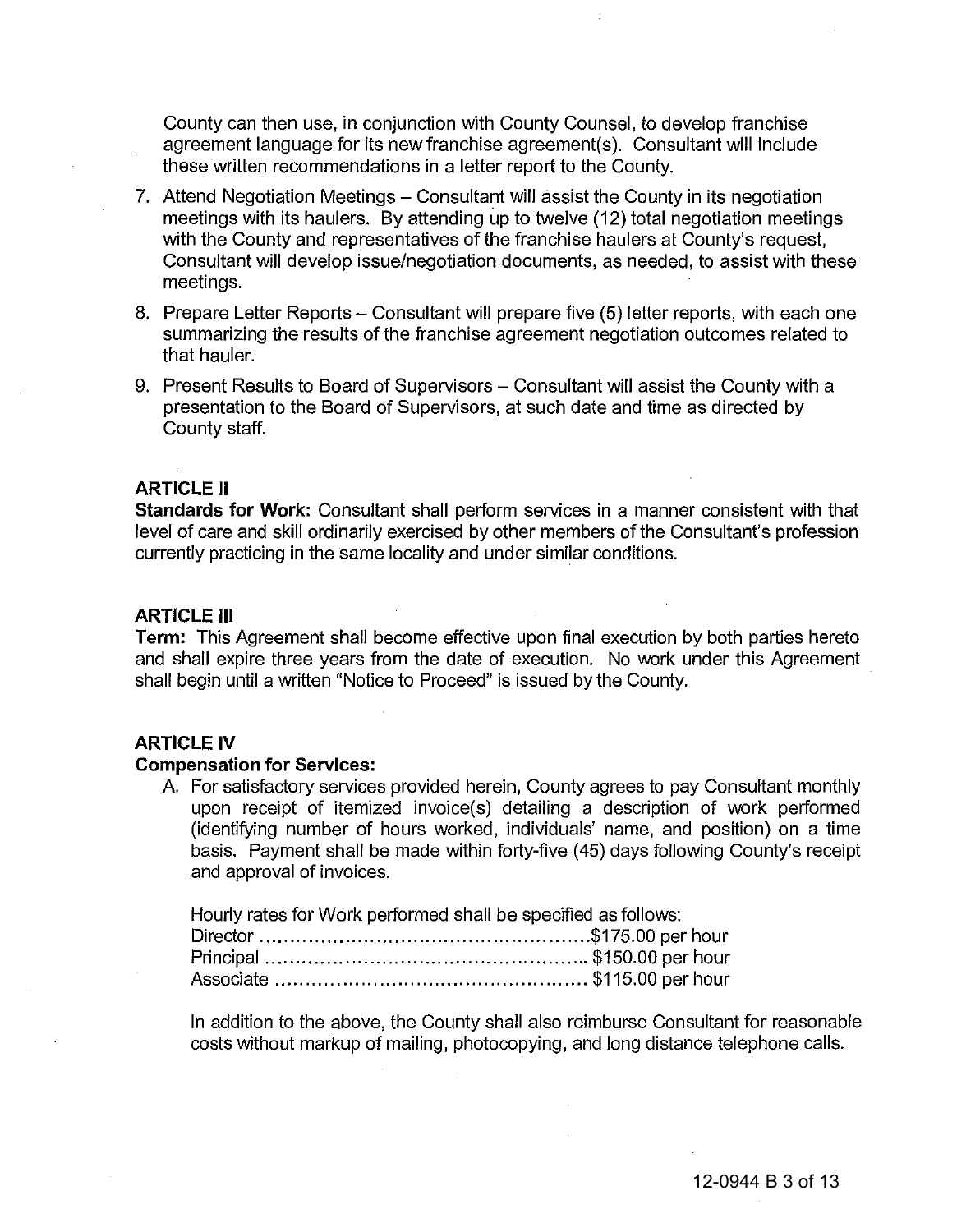B. The total payment under this Agreement to Consultant **SHALL NOT EXCEED Seventy Nine Thousand Dollars and 00/100 (\$79,000).** 

## ARTICLE V

**Consultant Reporting:** Reports on Services rendered by Consultant shall be submitted to the County in the format, and under the conditions, outlined in Article I.

### ARTICLE VI

**Deliverables:** Deliverables shall coincide with Article I. Failure to submit requested deliverables shall be grounds for termination of the Agreement, as provided in Article XIII. This shall not preclude the County from pursuing damages in the event of a breach of this Article, or any other remedy available to County.

#### **ARTICLE VII**

**Ownership of Data:** Upon completion or earlier termination of all Work under this Agreement, ownership and title to all reports, documents, plans (including digitized plans), specifications, and estimates produced as part of this Agreement will automatically be vested in the County and no further Agreement will be necessary to transfer ownership to the County. The Consultant shall furnish the County all necessary copies of data needed to complete the review and approval process, and Consultant shall not be entitled to use  $\blacksquare$ any information provided to County without the County's written consent.

### **ARTICLE VIII**

**Changes to Agreement:** This Agreement may be amended by mutual consent of "the parties hereto. Said amendments shall become effective only when in writing and fully executed by duly authorized officers of the parties hereto. There shall be no change in the Consultant's Administrator or subconsultants without prior written approval by the County's administrator.

#### **ARTICLE IX**

**Consultant to County:** It is understood that the services provided under this Agreement shall be prepared in and with cooperation from County and its staff. It is further agreed that in all matters pertaining to this Agreement, Consultant shall act as Consultant only to County and shall not act as Consultant to any other individual or entity affected by this Agreement nor provide information in any manner to any party outside of this Agreement that would confiict with Consultant's responsibilities to County during term hereof.

## ARTICLE X

**Assignment and Delegation:** Consultant is engaged by County for its unique qualifications and skills as well as those of its personnel. Consultant shall not subcontract,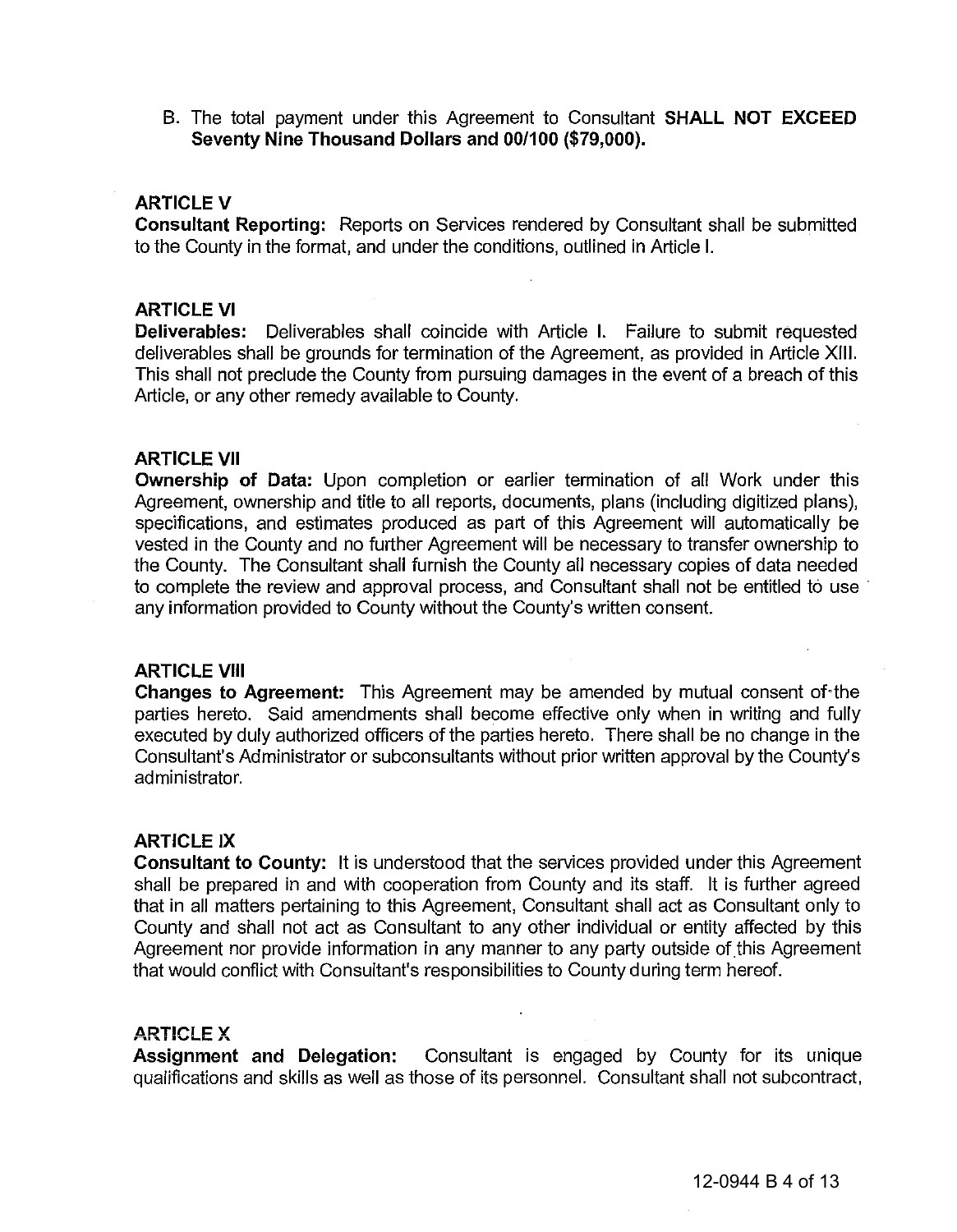delegate or assign services to be provided, in whole or in part, to any other person or entity without prior written consent of County.

## ARTICLE XI

**Independent Consultant/Liability:** Consultant is, and shall be at all times, deemed independent and shall be wholly responsible for the manner in which it performs services required by terms of this Agreement. Consultant exclusively assumes responsibility for acts of its employees, associates, and subconsultants, if any are authorized herein, as they relate to services to be provided under this Agreement during the course and scope of their employment.

Consultant shall be responsible for performing the work under this Agreement in a safe, professional, skillful and workmanlike manner and shall be liable for its own negligence and negligent acts of its employees and subconsultants. County shall have no right of control over the manner in which work is to be done and shall, therefore, not be charged with responsibility of preventing risk to Consultant or its employees or subconsultants.

#### **ARTICLE XII**

**Fiscal Considerations:** The parties to this Agreement recognize and acknowledge that County is a political subdivision of the State of California. As such, the County of **EI**  Dorado is subject to the provisions of Article XVI, Section 18 of the California Constitution and other similar fiscal and procurement laws and regulations and may not expend funds for products, equipment or services not budgeted in a given fiscal year. . It is further understood that in the normal course of County business, County will adopt a proposed budget prior to a given fiscal year, but that the final adoption of a budget does not occur until after the beginning of the fiscal year. negligent acts of its employees and subconsultants. County shall havel of our the manner in which work is to be done and shall, therefore, no<br>responsibility of preventing risk to Consultant or its employees or subcon<br>nespo

Notwithstanding any other provision of this Agreement to the contrary, County shall give notice of cancellation of this Agreement in the event of adoption of a proposed budget that does not provide for funds for the services, products or equipment subject herein. Such notice shall become effective upon the adoption of a final budget, which does not provide funding for this Agreement. Upon the effective date of such notice, this Agreement shall be automatically terminated and County released from any further liability hereunder.

In addition to the above, should the Board of Supervisors during the course of a given year for financial reasons reduce, or order a reduction, in the budget for any County department for which services were contracted to be performed, pursuant to this paragraph in the sole discretion of the County, this Agreement may be deemed to be canceled in its entirety subject to payment for services performed prior to cancellation.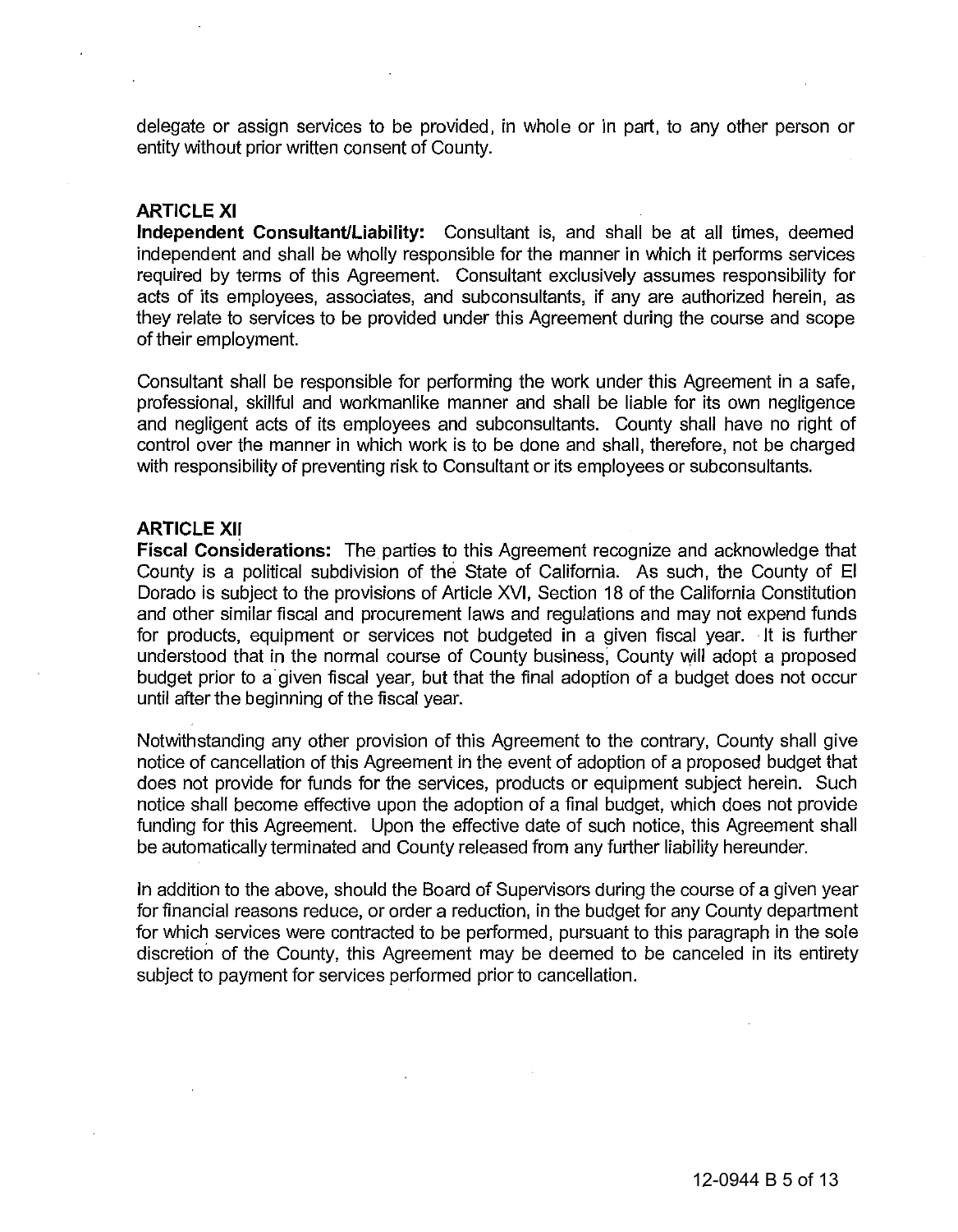## **ARTICLE XIII Default, Termination, and Cancellation:**

A. Default: Upon the occurrence of any default of the provisions of this Agreement, a party shall give written notice of said default to the party in default (notice). If the party in default does not cure the default within ten (10) days of the date of notice (time to cure), then such party shall be in default. The time to cure may be extended at the discretion of the party giving notice. Any extension of time to cure must be in writing, prepared by the party in default for signature by the party giving notice and must specify the reason(s) for the extension and the date on which the extension of time to cure expires.

Notice given under this section shall specify the alleged default and the applicable Agreement provision and shall demand that the party in default perform the provisions of this Agreement within the applicable period of time. No such notice shall be deemed a termination of this Agreement unless the party giving notice so elects in this notice, or the party giving notice so elects in a subsequent written notice after the time to cure has expired. In the event of termination for default, County reserves the right to take over and complete the work by contract or by any other means.

- B. Bankruptcy: This Agreement, at the option of the County, shall be terminable in the case of bankruptcy, voluntary or involuntary, or insolvency of Consultant.
- C. Ceasing Performance: County may terminate this Agreement in the event Consultant ceases to operate as a business, or otherwise becomes unable to substantially perform any term or condition of this Agreement.
- D. Termination or Cancellation without Cause: County may terminate this Agreement in whole or in part upon seven (7) calendar days written notice by County without cause. If such prior termination is effected, County will pay for satisfactory services rendered prior to the effective dates as set forth in the Notice of Termination provided to Consultant, and for such other services, which County may agree to in writing as necessary for Agreement resolution. In no event, however, shall County be obligated to pay more than the total amount of the Agreement. Upon receipt of a Notice of Termination, Consultant shall promptly discontinue all services affected, as of the effective date of termination set forth in such Notice of Termination, unless the notice directs otherwise. elects in this notice, or the party giving notice so elects in a subsequent written notice after the time to cure has expired. In the event of termination for default, County reserves the right to take over and complete th

## ARTICLE XIV

**Notice to** Parties: All notices to be given by the parties hereto shall be in writing and served by depositing same in the United States Post Office, postage prepaid and return receipt requested. Notices to County shall be in duplicate and shall be addressed as follows: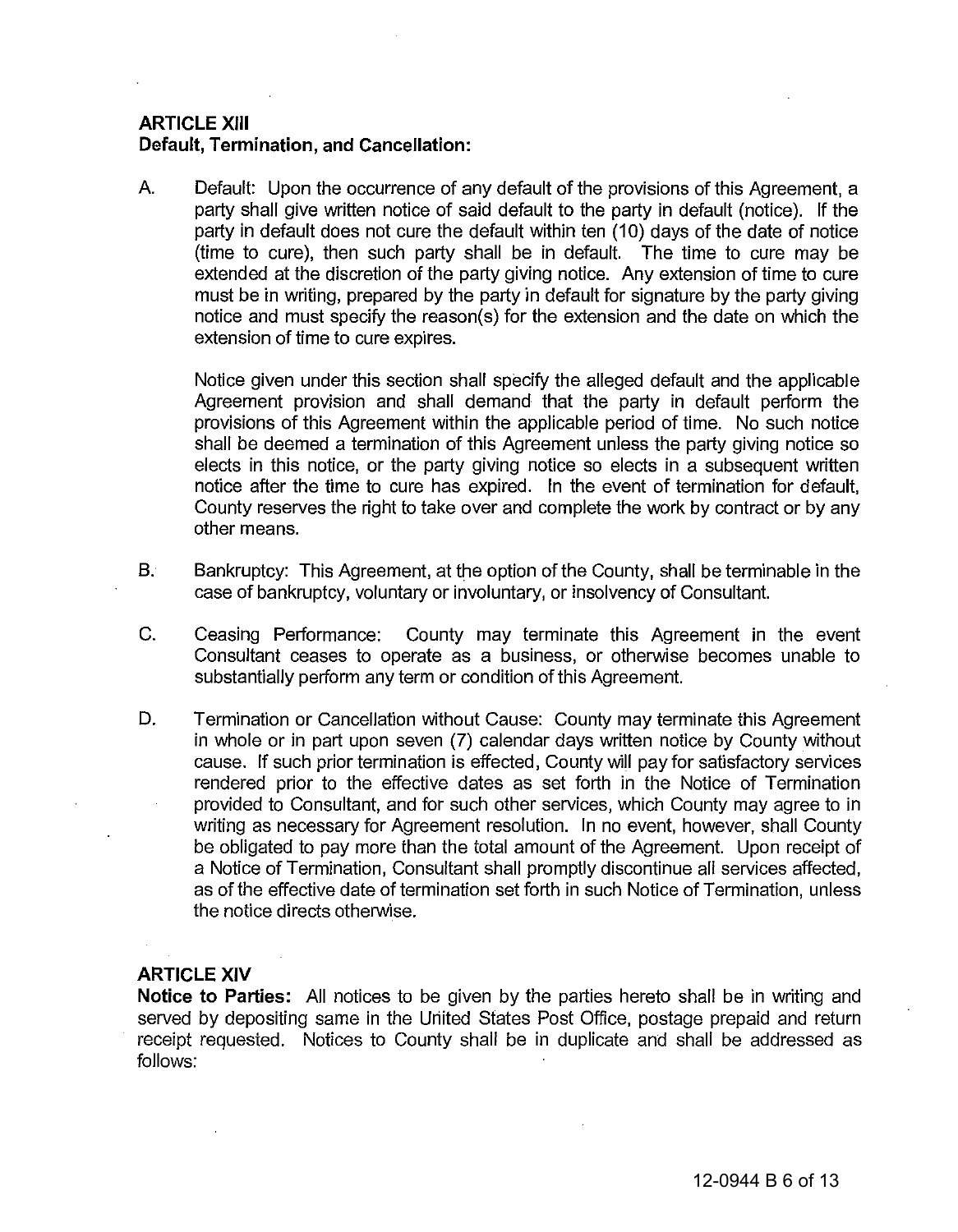COUNTY OF EL DORADO Environmental Management Department 2850 Fairlane Court, Building "C" Placerville, CA 95667 ATTN: Gerri Silva, Director

or to such other location as the County directs.

with a carbon copy to

COUNTY OF EL DORADO CHIEF ADMINISTRATIVE OFFICE PROCUREMENT AND CONTRACTS DIVISION 360 FAIR LANE, BUILDING "B" PLACERVILLE, CA 95667 ATTN: TERRI DALY, PURCHASING AGENT

Notices to Consultant shall be addressed as follows:

NewPoint Group, Inc. 2555 Third Street, Suite 215 Sacramento, CA 95818 ATTN: James A. Gibson, Director

or to such other location as the Consultant directs.

## ARTICLE XV

**Indemnity:** With respect to the services provided pursuant to this Agreement, to the fullest extent allowed by law, the Consultant shall defend, indemnify, and hold the County harmless against and from any and all claims, suits, losses, damages and liability for damages of every name, kind and description, including litigation costs and reasonable attorney's fees incurred, brought for, or on account of, injuries to or death of any person, including but not limited to workers, County employees, and the public, or damage to property, or any economic or consequential losses, which are· claimed to or in any way arise out of or are connected with the Consultant's services, operations, or performance hereunder, regardless of the existence or degree of fault or negligence on the part of the County, the Consultant, subconsultant(s) and employee(s) of any of these, except for the sole, or active negligence of the County, its officers and employees, or as expressly prescribed by statute. This duty of Consultant to indemnify and save County harmless includes the duties to defend set forth in California Civil Code Section 2778. Each party shall notify the other party immediately in writing of any claim or damage related to activities performed under this Agreement. The parties shall cooperate with each other in the investigation and disposition of any claim arising out of the activities under this Agreement. DF EL DORADO<br>
MINISTRATIVE OFFICE<br>
MENT AND CONTRACTS DIVISION<br>
ANE, BUILDING "B"<br>
LLE, CA 95667<br>
RI DALY, PURCHASING AGENT<br>
Consultant shall be addressed as follo<br>
Sroup, Inc.<br>
Street, Suite 215<br>
5, CA 95818<br>
es A. Gibson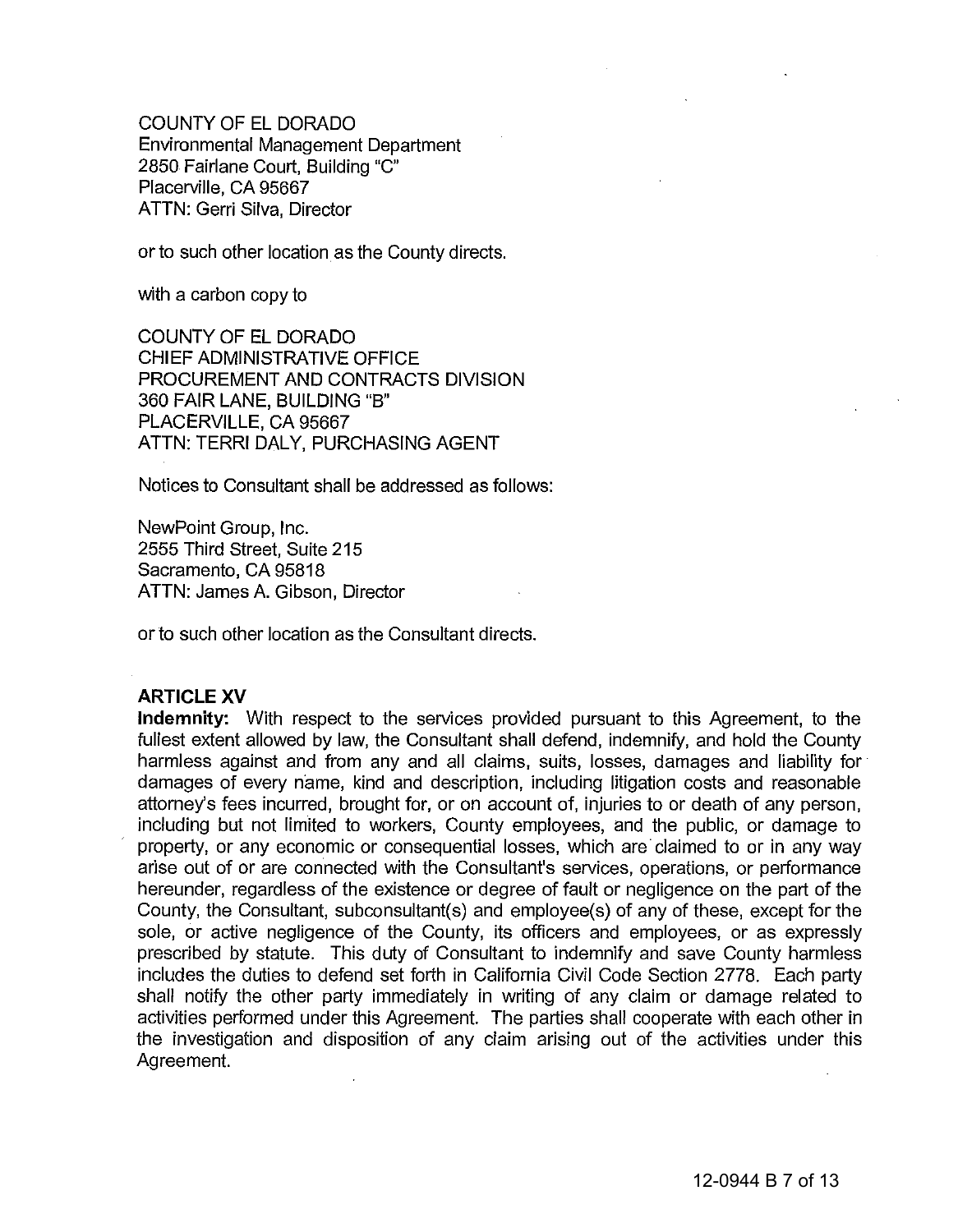## ARTICLE XVI

**Insurance:** Consultant shall provide proof of a policy of insurance satisfactory to the **EI**  Dorado County Risk Manager and documentation evidencing that Consultant maintains insurance that meets the following requirements:

- A. **Full** Workers' Compensation and Employers' Liability Insurance covering all . employees of Consultant as required by law in the State of California.
- B. Commercial General Liability Insurance of not less than \$1,000,000.00 combined single limit per occurrence for bodily injury and property damage.
- C. Automobile Liability Insurance of not less than \$1,000,000.00 is required in the event motor vehicles are used by the Consultant in the performance of the Agreement.
- D. In the event Consultant is a licensed professional, and is performing professional services under this Agreement, professional liability (for example, malpractice insurance) is required with a limit of liability of not less than \$1,000,000.00 per occurrence.
- E. Consultant shall furnish a certificate of insurance satisfactory to the **EI** Dorado County Risk Manager as evidence that the insurance required above is being maintained.
- **F. The** insurance will be issued by an insurance company acceptable to Risk Management, or be provided through partial or total self-insurance likewise acceptable to Risk Management.
- G. Consultant agrees that the insurance required above shall be in effect at all times during the term of this Agreement. **In** the event said insurance coverage expires at any time or times during the term of this Agreement, Consultant agrees to provide at least thirty (30) days prior to said expiration date, a new certificate of insurance evidencing insurance coverage as provided for herein for not less than the remainder of the term of the Agreement, or for a period of not less than one (1) year. New certificates of insurance are subject to the. approval of Risk Management and Consultant agrees that no work or services shall be performed prior to the giving of such approval. **In** the event the Consultant fails to keep in effect at all times insurance coverage as herein provided, County may, in addition to any other remedies it may have, terminate this Agreement upon the occurrence of such event. single limit per occurrence for bodily in<br>Automobile Liability Insurance of not<br>event motor vehicles are used by<br>Agreement.<br>In the event Consultant is a licensed<br>services under this Agreement, pro<br>insurance) is required wi
- H. **The** certificate of insurance must include the following provisions stating that:

1. **The** insurer will not cancel the insured's coverage without thirty (30) days prior written notice to County, and;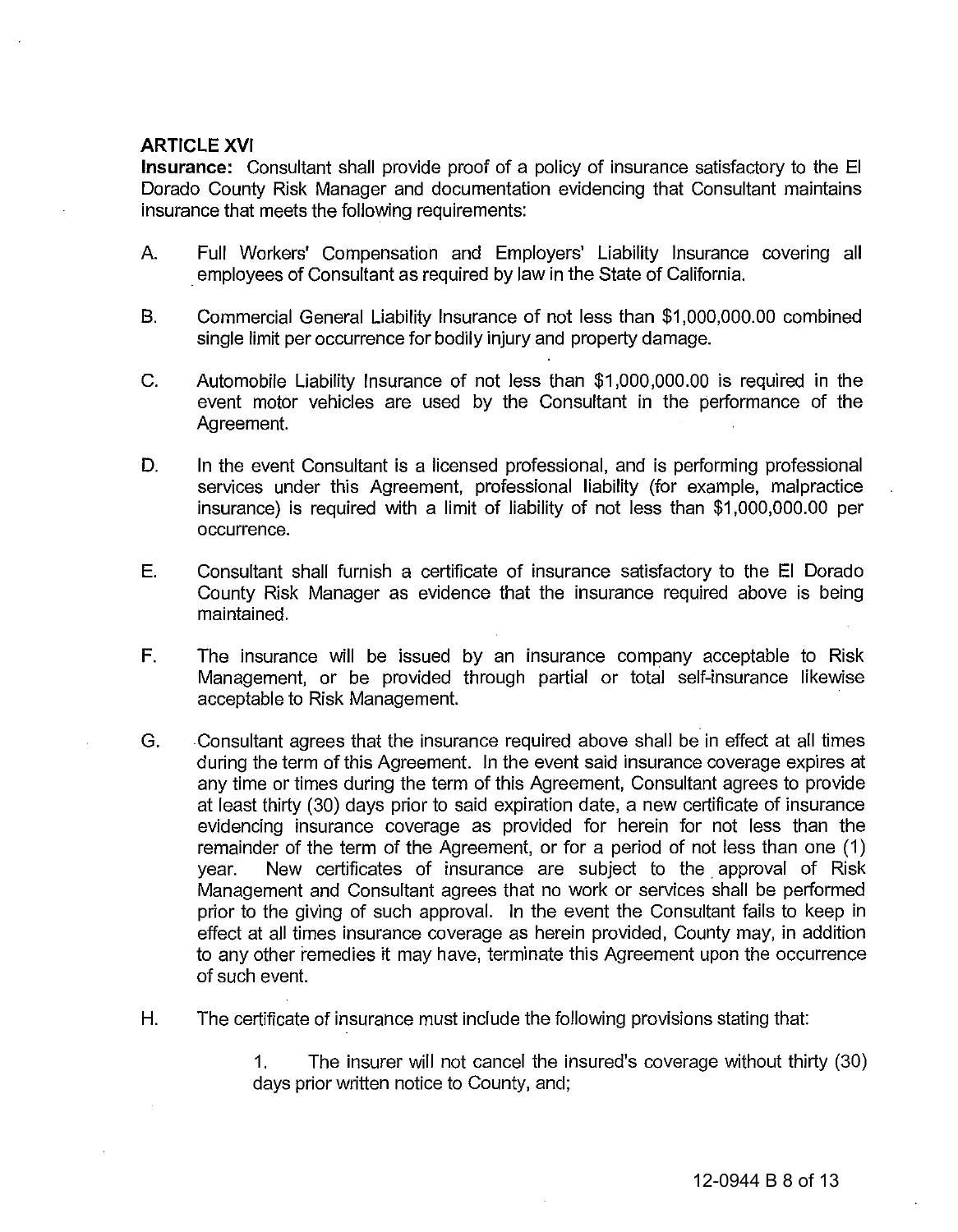2. The County of EI Dorado, its officers, officials, employees, and volunteers are included as additional insured, but only insofar as the operations under this Agreement are concerned. This provision shall apply to the general liability policy.

- I. The Consultant's insurance coverage shall be primary insurance as respects the County, its officers, officials, employees and volunteers. Any insurance or selfinsurance maintained by the County, its officers, officials, employees or volunteers shall be excess of the Consultant's insurance and shall not contribute with it.
- J. Any deductibles or self-insured retentions must be declared to and approved by the County, either: the insurer shall reduce or eliminate such deductibles or selfinsured retentions as respects the County, its officers, officials, employees, and volunteers; or the Consultant shall procure a bond guaranteeing payment of losses and related investigations, claim administration and defense expenses. The Consultant's insurance coverage shall the primary insurance as respects the historace as respects the Consultant's insurance and shall not contribute with it.<br>Insurance maintained by the Countly, its officers, official
- K. Any failure to comply with the reporting provisions of the policies shall not affect coverage provided to the County, its officers, officials, employees or volunteers.
- L. The insurance companies shall have no recourse against the County of EI Dorado, its officers and employees or any of them for payment of any premiums or assessments under any policy issued by any insurance company.
- M. Consultant's obligations shall not be limited by the foregoing insurance requirements and shall survive expiration of this Agreement.
- N. In the event Consultant cannot provide an occurrence policy, Consultant shall provide insurance covering claims made as a result of performance of this Agreement for not less than three (3) years following completion of performance of this Agreement.
- o. Certificate of insurance shall meet such additional standards as may be determined by the contracting County Department either independently or in consultation with Risk Management, as essential for the protection of the County.

#### **ARTICLE XVII**

**Interest of Public Official:** No official or employee of County who exercises any functions or responsibilities in review or approval of services to be provided by Consultant under this Agreement shall participate in or attempt to influence any decision relating to this Agreement which affects personal interest or interest of any corporation, partnership, or association in which he/she is directly or indirectly interested; nor shall any such official or employee of County have any interest, direct or indirect, in this Agreement or the proceeds thereof.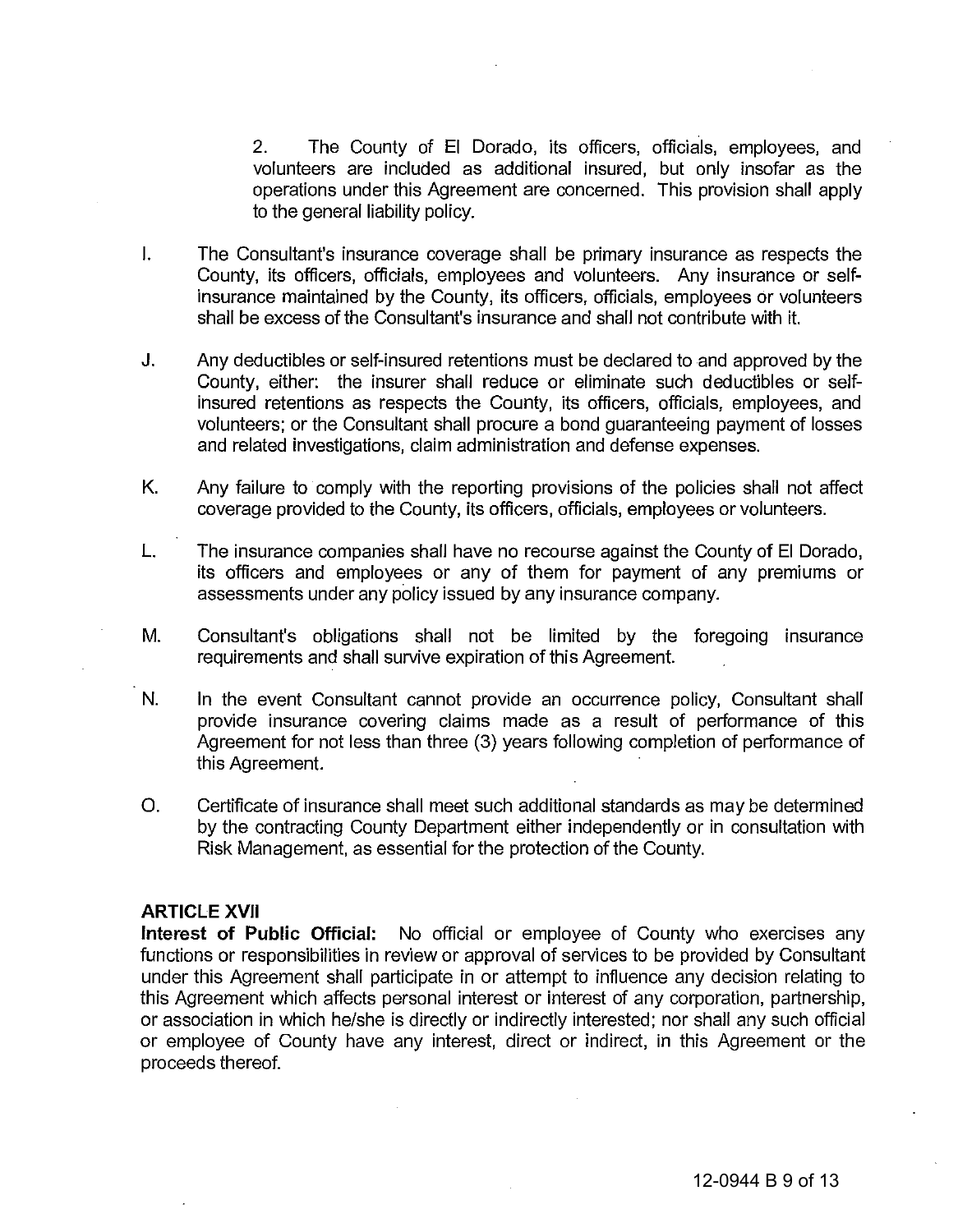#### **ARTICLE XVIII**

**Interest of Consultant:** Consultant covenants that Consultant presently has no personal interest or financial interest, and shall not acquire same in any manner or degree in either: 1) any other contract connected with or directly affected by the services to be performed by this Agreement; or, 2) any other entities connected with or directly affected by the services to be performed by this Agreement. Consultant further covenants that in the performance of this Agreement no person having any such interest shall be employed by Consultant.

## **ARTICLE XIX**

**Conflict of Interest:** The parties to this Agreement have read and are aware of the provisions of Government Code Section 1090 et seq. and Section .87100 relating to conflict of interest of public officers and employees. Consultant attests that it has no current business or financial relationship with any County employee(s) that would constitute a conflict of interest with provision of services under this contract and will not enter into any such business or financial relationship with any such employee(s) during the term of this Agreement. County represents that it is unaware of any financial or economic interest of any public officer of employee of Consultant relating to this Agreement. It is further understood and agreed that if such a financial interest does exist at the inception of this Agreement either party may immediately terminate this Agreement by giving written notice as detailed in Article XIII, "Default, Termination and Cancellation." provisions of Governmert Code Section 1090 et seq. and Section 87100 relating to constitute a conflict of interest with provision of services under his contract and will not constitute a conflict of interest with provision

## ARTICLE XX

**Withholding (Form** 730): In accordance with changes in Internal Revenue Law, OASDI (Old Age, Survivors, & Disability Insurance) and income taxes may be withheld from any payments made under terms of this Agreement if Consultant falls under the "Contract-Employee" category as determined by County prior to execution of Agreement.

#### ARTICLE XXI

**California Residency (Form 590):** If Consultant is a California resident, Consultant must file a State of California Form 590, certifying its California residency or, in the case of a corporation, certifying that it has a permanent place of business in California. The Consultant will be required to submit a Form 590 prior to execution of an Agreement or County shall withhold seven (7) percent of each payment made to the Consultant during term of the Agreement. This requirement applies to any agreement/contract exceeding \$1,500.00.

#### **ARTICLE XXII**

**Nonresident Withholding:** If Consultant is not a California resident, Consultant shall provide documentation that the State of California has granted a withholding exemption or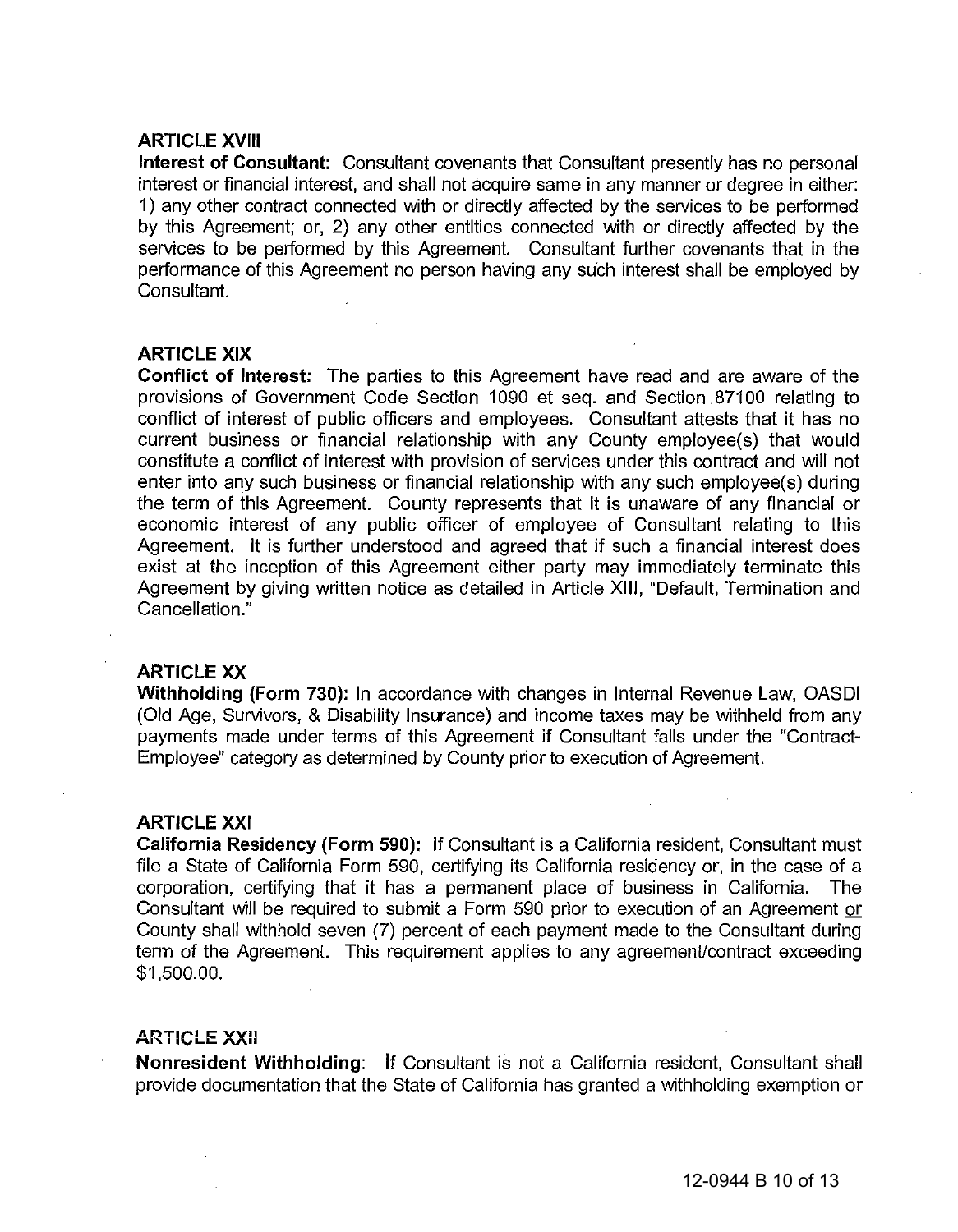authorized reduced withholding prior to execution of this Agreement or County shall withhold seven (7%) percent of each payment made to the Consultant during term of the Agreement as required by law. This requirement applies to any agreement/contract exceeding \$1,500.00. Consultant shall indemnify and hold the County harmless for any action taken by the California Franchise Tax Board.

## **ARTICLE XXIII**

**Taxpayer Identification Number (Form W.9):** All independent Consultants or corporations providing services to the County must file a Department of the Treasury Internal Revenue Service Form W-9, certifying their Taxpayer Identification Number.

## **ARTICLE XXIV**

**County Business License:** It is unlawful for any person to furnish supplies or services, or transact any kind of business in the unincorporated territory of **EI** Dorado County without possessing a County business license unless exempt under County Code Section 5.08.070.

#### ARTICLE XXV

**Administrator: The** County Officer or employee with responsibility for administering this Agreement is Gerri Silva. Director of the Environmental Management Department, or successor.

#### **ARTICLE XXVI**

**Authorized Signatures:** The parties to this Agreement represent that the undersigned individuals executing this Agreement on their respective behalf are fully authorized to do so by law or other appropriate instrument and to bind upon said parties to the obligations set forth herein.

#### **ARTICLE XXVII**

**Partial Invalidity:** If any provision of this Agreement is held by a court of competent jurisdiction to be invalid, void, or unenforceable, the remaining provisions will continue in full force and effect without being impaired or invalidated in any way.

## **ARTICLE XXVIII**

**No Third·Party Beneficiaries:** The terms and conditions of this Agreement, expressed or implied, exist only for the benefit of the parties to this Agreement and their respective successors and assignments. This Agreement does not and is not intended to confer any rights or remedies upon any person or entity other than Consultant and County. No other person or entity shall have any rights, interests, or claims hereunder or be entitled to any benefits under or on account of this Agreement as a third party beneficiary or otherwise. Internal Revenue Service Form W-9, certifying their Taxpayer identification Number.<br> **ARTICLE XXIV**<br>
County Business License: It is unlawful for any person to furnish supplies or services,<br>
corting any kind of business in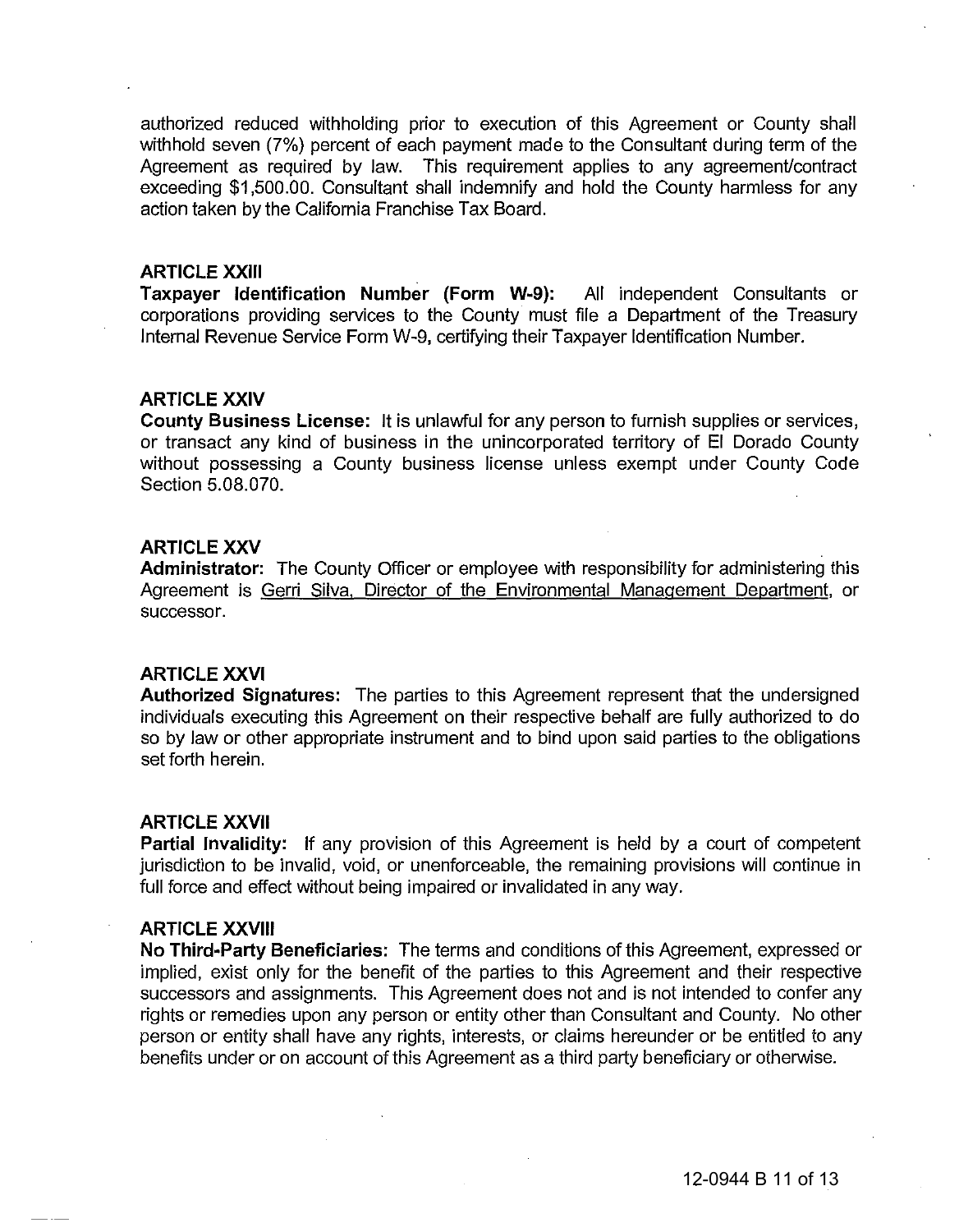#### **ARTICLE XXIX ARTICLE**

**Venue:** Any dispute resolution action arising out of this Agreement, including, but not **Venue:** Any dispute resolution action arising out of this Agreement, including, but not<br>limited to, litigation, mediation, or arbitration, shall be brought in the County of El Dorado, California, and shall be resolved in accordance with the laws of the State of California. California, and shall be resolved in accordance with the laws of the State of California.<br>Consultant waives any removal rights it might have under the Code of Civil Procedure Section 394.

#### **ARTICLE XXX ARTICLE**

**Confidentiality:** Consultant shall maintain the confidentiality and privileged nature of all records together with any knowledge therein acquired, in accordance with all applicable State and Federal laws and regulations, as they may now exist and may hereafter be amended or changed. Consultant, and all Consultant's staff, employees, and representatives, shall not disclose, directly or indirectly at any time, any said confidential information, other than to the County Environmental Management Department for the purpose of, and in the performance of the Agreement. This confidentiality agreement shall survive after the expiration or termination of this Agreement. records together with any knowledge therein acquired, in accordance with all applicat<br>State and Federal laws and regulations, as they may now exist and may hereafter lamended or changed. Consultant, and all Consultant's st

#### **ARTICLE XXXI**

Director

**Entire Agreement:** This document and the documents referred to herein or exhibits hereto are the entire Agreement between the parties and they incorporate or supersede all prior written or oral Agreements or understandings.

#### **Requesting Contract Administrator Concurrence:**

 $\frac{\alpha_{\text{e}}}{\beta}$ :  $\frac{\alpha_{\text{e}}}{\beta}$   $\frac{\alpha_{\text{e}}}{\beta}$   $\frac{\alpha_{\text{e}}}{\beta}$ 

Dated:  $\mu\mu\phi$  25, 2012

**Requesting Department Head Concurrence: Head** 

 $By:$   $Q$ enze  $N$  $\bigcirc$  .  $\mathsf{By:}\n \begin{array}{c}\n \overline{\mathsf{G}}\mathsf{curl}\n \overline{\mathsf{G}}\mathsf{curl}\n \end{array}$ 

Gerri Silva, MS, REHS  $DII$  ector Environmental Management Department Created:  $\frac{C_1 \cup C_2 \cup C_3}{C_1 \cup C_2}$  Dated:  $\frac{C_1 \cup C_2}{C_2 \cup C_3}$ <br>Gerri Silva, MS, REHS<br>Environmental Management Department

Environmental Management Department Environmental

 $\frac{1}{\sqrt{2}}$